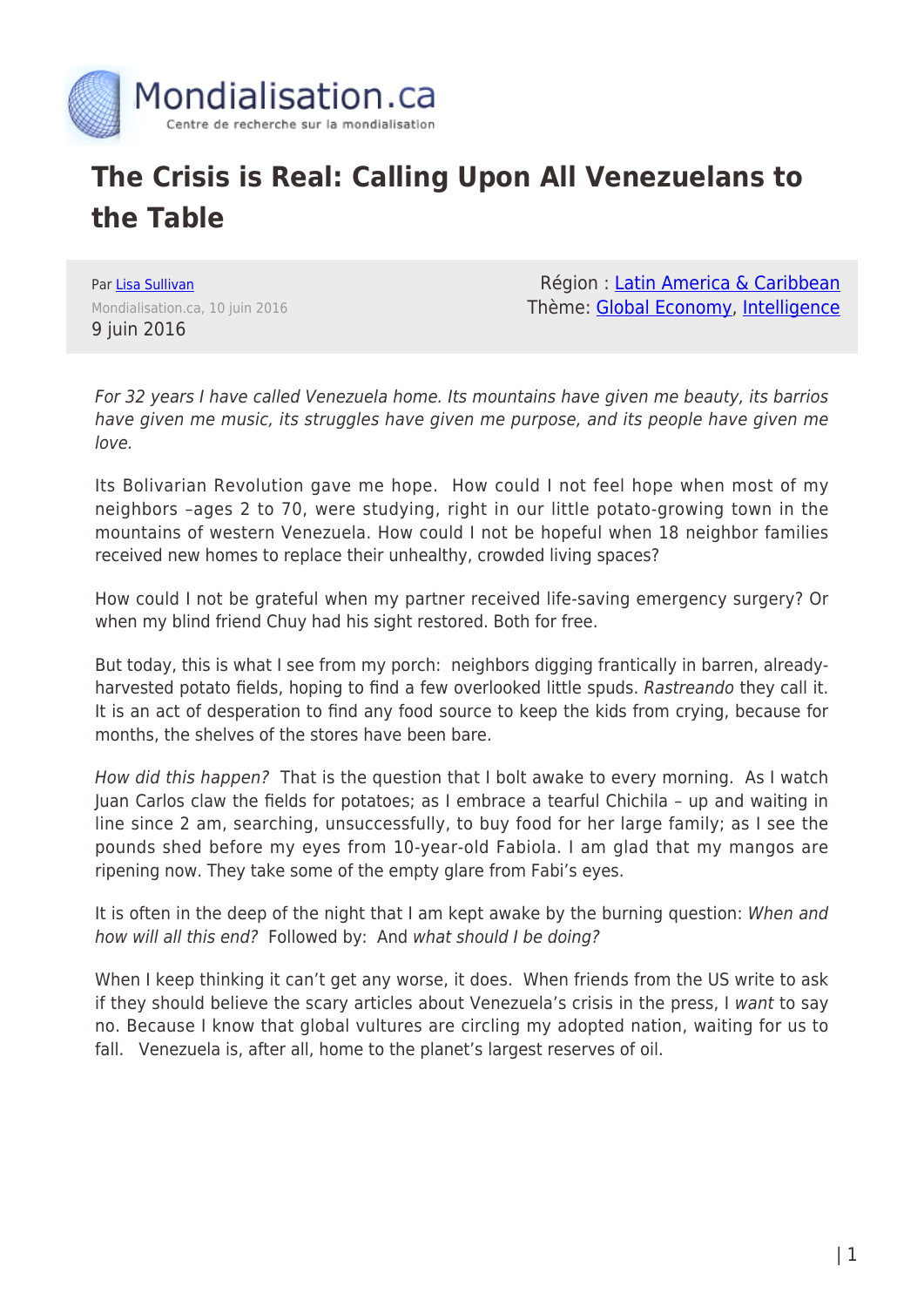

Lisa Sullivan

Much of their suspicion of the barrage of articles about Venezuela's crisis is the fact that almost every article begins and ends with the same mantra: Socialism  $=$  Hunger. A good example is a recent article in Town Hall entitled: Venezuelan Socialism Fails at Feeding the Children. The article goes on to elaborate that between 12 and 26 percent of Venezuelans kids are food insecure (depending on their geography), which would average 19.3% childhood hunger in the country.

Just for a comparison, I looked up child undernourishment in the US and found that most sites use the figure one in five. Or 20%. So, in the world's most prosperous nation 20% of children face undernourishment, while in Venezuela the number is 19.3%. Since these statistics are so close, I suggest that Town Hall publish a more accurate and equally urgent article entitled: US Capitalism Fails at Feeding the Children, and Venezuelan Socialism Does only Slightly Better.

But most of our caution with these stories comes because we smell danger. How many times have we seen the first step on that well-traveled road to US intervention paved by these heart wrenching stories rammed 24/7 by the media. They lay the groundwork, help to justify almost anything.

However, in spite of awareness of why we are being bombarded with stories of Venezuela's crisis, out of respect for friends, neighbors and family in Venezuela, I must acknowledge that this crisis is real and is brutal. It is a crisis of critical shortages of food and medicine. Its reasons are extremely complex and fall on many shoulders. And it threatens the health, well-being and future of too many Venezuelans today, especially the poorest ones, such as my neighbors.

How did the nation with the world's largest reserves come to this, a nation of hungry and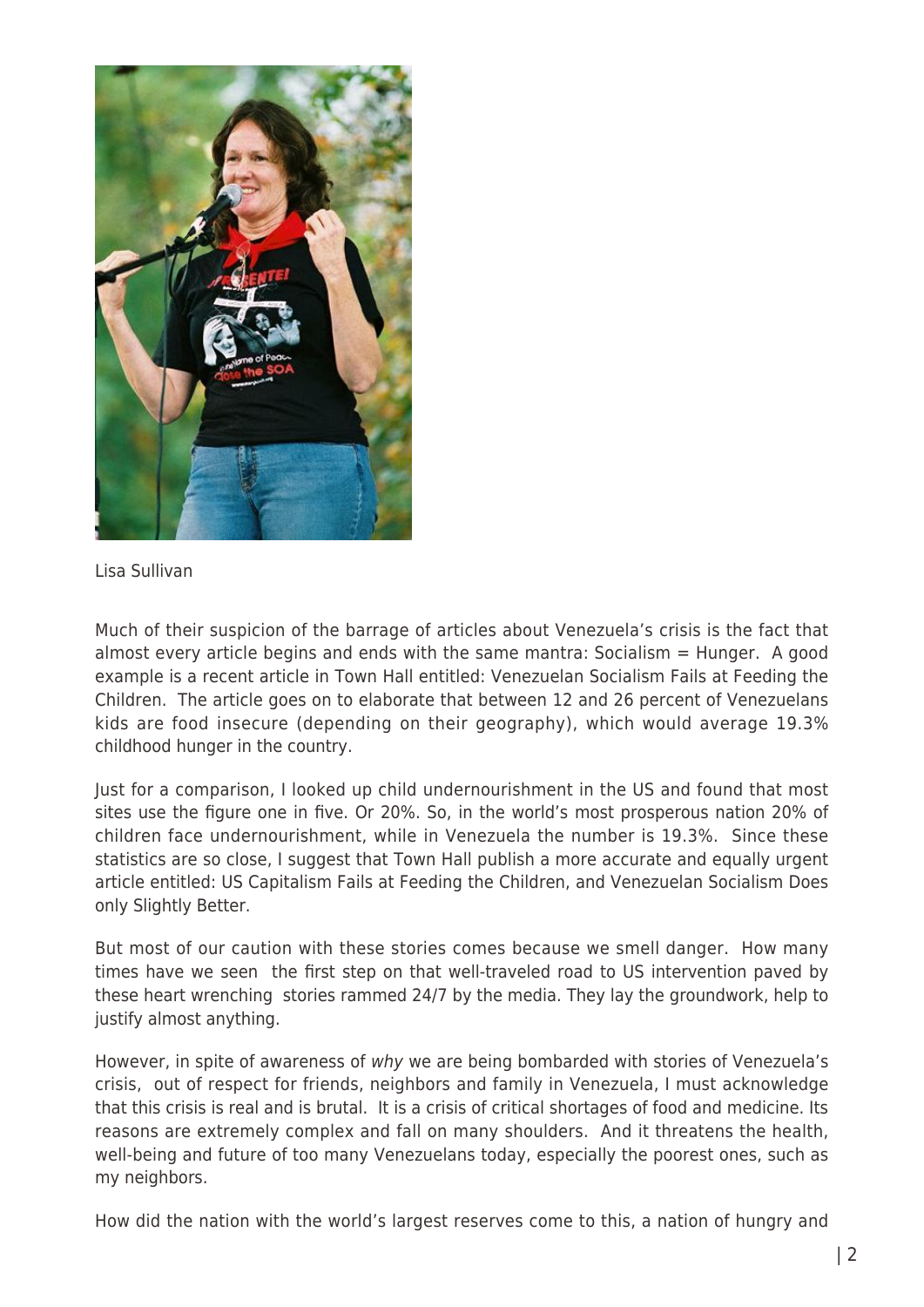desperate people? Well, that depends on who you ask. The opposition blames Maduro. Maduro blames the US. The press blames socialism. The ruling party blames capitalism. Economists blame price controls. Businesses blame bureaucracy. Everyone blames corruption.

Most would agree, however, that the underlying culprit is a three letter word. OIL – the source of 95% of Venezuela's exports. OIL – the cash cow that funds easy, cheap imports. OIL- the export giant that deters domestic production.

Living in a rural community that actually does produce food, and having also traveled extensively in this lush and fertile country, it is sometimes hard to believe that Venezuela imports more than 70% of its food. But I shouldn't be surprised. Quite simply, for decades, it has been much cheaper to import food than to produce it.

At least that was the case when oil prices were up. And they were for a long time. As recently as two years ago, the price of oil was about \$115 per barrel. This February, Venezuelan crude plummeted to barely \$23 a barrel. That is only \$3 more than the approximately \$20 cost of extracting it.

So, when the profit per barrel of oil goes from \$95 to \$3, it's like your salary going from something like \$50,000 a year to \$1,600. Could you feed your household?

Well, if you were wise, you would have saved for a rainy day, or not put all your eggs in one basket, or at least grown some food in your back yard in case you couldn't get to the supermarket. Indeed, President Chavez talked a lot about this. And he even took some steps to set this in motion.

But somehow, economic diversification never happened. Oil became a larger share of the economy under the Bolivarian revolution. Imports grew. Some say this was because Chavez was too preoccupied with the task of providing healthcare, education and shelter to a previously-abandoned household before launching on major home repairs.

Some say because chavismo made it very hard for businesses to produce (although in reality, most large businesses in Venezuela don't actually *produce*, they just import things already produced. And, then – to boot – they actually purchase them with dollars provided almost for free by the government.) That puts a little perspective on their rants.

With oil prices crashing to the basement this winter, Venezuela could no longer afford to import food. And to make matters worse, most of the imported trickles of food and medicine that do reach Venezuela these days, never actually reach the average person. Especially the average poor person. A good chunk of this food and this medicine ends up in the greedy hands of corrupt businesses, bureaucrats, military, ruling party members, and blackmarketers.

Scarcity almost always leads to hoarding and scalping products. But add to that mix the fact that most basic food and medicines are price-controlled by the government. A kilo of corn flour costs about 2 cents at the regulated price, and can easily fetch at \$2 – or much much more – on the black market. Who wouldn't want to get their hand in this business of hoarding and reselling? Especially considering that the salary of even an engineer hovers around \$30 – \$40 a month.

And I haven't even talked about the dysfunctional currency system that contributes to the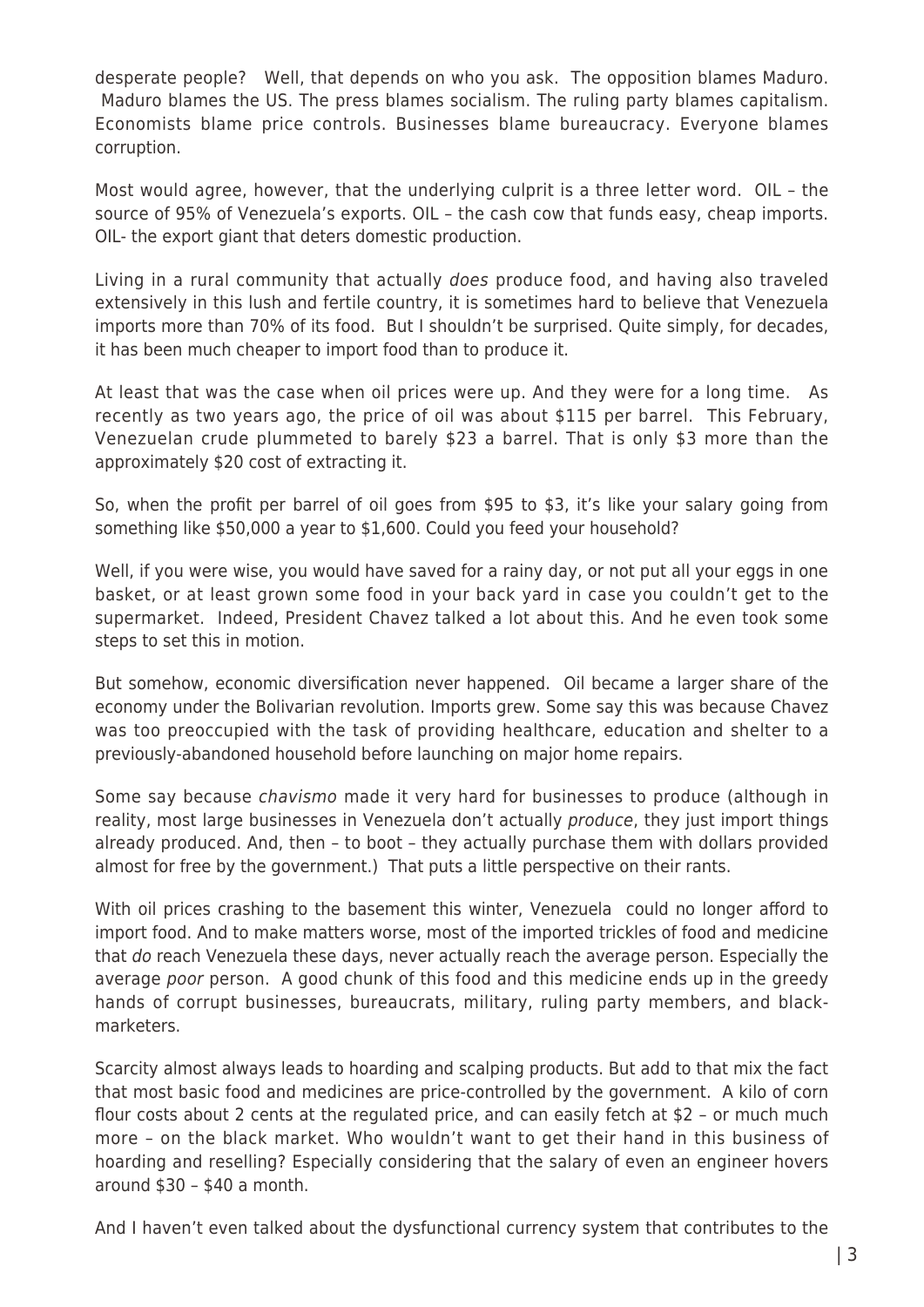diminishing power of salaries. There is only too much bad economic stuff to stomach.

No matter what the reason, the result that matters now is this: Venezuela depends almost totally on imports for most items of basic necessity, and it has almost run out of money to buy these imports, which these days mostly end up in the wrong hands anyway.

Obviously, getting the motors of domestic agriculture and production up and running is the long-term solution. But while all this will take years – perhaps decades – Fabi is hungry.

So, is it true that Venezuela is about to go over the edge? Well, it may, even before I finish this article. My partner just texted to say that roads to our town are blocked with hunger protests and he is returning to the city.

But to me, the extraordinary thing is that Venezuela has not exploded until now. This crisis is now several years old really, depending on how you measure it.

The fact that the upper echelons of Venezuelan have not exploded is because many have given up on their country and left: two million, mostly young professionals. They are the ones who can qualify for the visas and afford the plane tickets. Some with fewer resources have also left, like those who paddling to neighboring islands in handmade rafts, including a few whose lifeless bodies drifted to the shores of Aruba.

The fact that those at the lower economic rung have not yet exploded (until now) has different reasons. Venezuelans are an extremely generous people, with a natural sense of solidarity. Whenever those few small spuds are culled from neighboring fields by Rafa, he places a bag of them at my doorstep. I pass bananas to Jenny over my fence. She passes pinto beans to Erica over hers. Erica passes yucca next door to Chichila, Fabi brings me fish that she caught when skipping school, I provide the oil in which to fry it.

This solidarity and natural bartering system that has unfolded in our Venezuela-in-crisis is beautiful, and it is what has allowed us to survive until now. These good-news stories can't complete with the bad news that the press loves, you have to come and see with your own eyes.

The second reason for delayed explosion is this: Most Venezuelans know that *chavismo* has (or had) their back, and are very reluctant to give it up. President Chavez very concretely and very pro-actively cared about them. He reduced poverty dramatically and created the most economically equal society in the Americas.

In contrast, the opposition is widely perceived as caring only about themselves. Probably this is because their only agenda item over the years was to topple the government. Small wonder they rarely won the many national elections over the past 17 years.

The opposition did, however win December's parliamentary elections. Decisively so. But many see this as less a vote of confidence for opposition, than one of punishment *against* the Maduro administration, perceived as tone-deaf to their suffering. Although many share Maduro's belief that the crisis is caused by the right-wing-led economic war , they wonder why he hasn't done more to combat it.

But this is my sense of the moment: The majority of Venezuelans today are not fans of the opposition. Nor are they fans of the current administration. However (to the chagrin of the State Department) this doesn't mean that the majority of Venezuelans are not fans of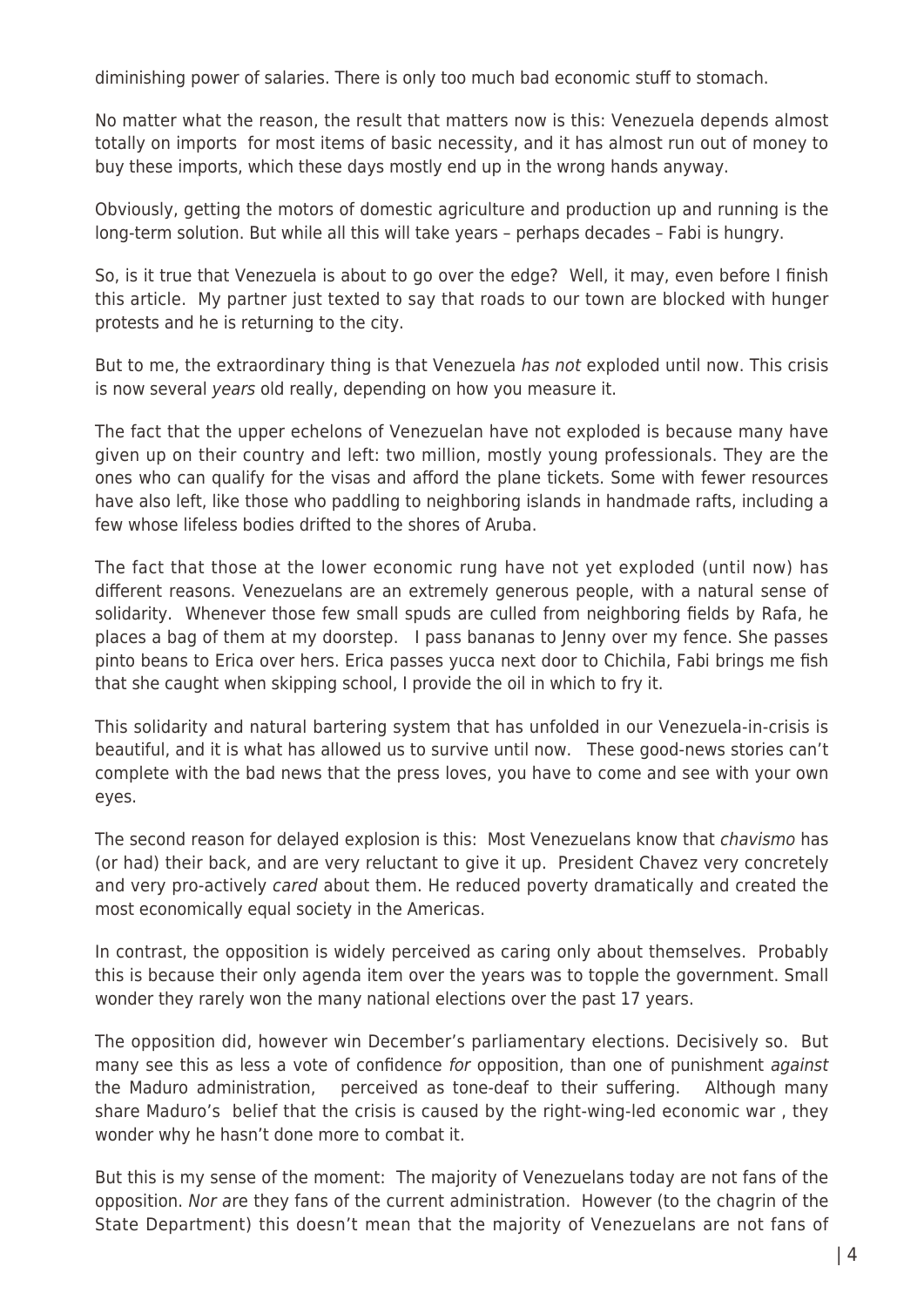## chavismo).

So, what is to be done? The solutions to the crisis are as conflicting as the causes. The three major players (Venezuelan government, opposition, and the US) spend endless amounts of time and resources pointing fingers of blame to one another, while doing a poor job of hiding their real political and economic interests. Meanwhile, the losers are the people of Venezuela, who grow hungrier and hungrier.

Somewhat better solutions are coming from Latin America itself. The region has become far more integrated and vastly more independent from the US than previously (and many believe this to be Hugo Chavez's greatest legacy). This was clear when OAS Secretary General Luis Almagro tried to set into motion Venezuela's removal from the organization. He received resounding no from its members, including those of the new emerging right. Instead, the OAS member states opted to give support to an ongoing process of dialogue between the government and the opposition.

The idea of government-opposition dialogue is not a bad idea. It's just not enough.

The long-term solution to Venezuela's problems must come from all sectors of Venezuela. Not just from two polar opposites who have driven Venezuelans to hunger in their pursuit of political and economic power.

Many, but not all, of those excluded identify with chavismo. But there is no political space for them in the tightly controlled hierarchical ruling party structure, nor room for them on the ballot (the largest political party that identifies with chavismo was excluded from elections because the electoral board did not like their name.) Some identify more with the opposition, especially certain pragmatic administrators willing to listen to and accommodate ideas from across the aisle.

Most of these in-between sectors, that I believe make up Venezuela's majority, want to see less political rhetoric and more economic action. The currency system must undergo radical change. The poor must be guaranteed access to food, but not by subsidizing the product (which ends up in the hands of the corrupt and not the mouths of the poor), but subsidizing their families.

And finally, there is a treasure trove of creative grassroots initiatives and productive solutions that this crisis has unleashed and that merit attention. While Maduro prays for higher oil prices and markets his nation's pristine lands to Canadian mining companies in a desperate lunge for dollars; and while the US and the Venezuelan opposition push for social explosion and/or military uprising; the people of Venezuela are busy.

They are busy planting food in their backyards and patios, using alternative medicine, sharing with one another, developing a barter system, and creating hundreds, or maybe thousands of products from recycled or locally-sourced renewable sources . These may not totally solve the immediate food crisis but, in the long run, they may actually be opening the door to the kind of society in which we can all survive and thrive.

And back to that 3 am question of what can I do. I guess just more of the same, writing down my thoughts and ripping up more of my lawns to plant food with my neighboring children. Two more hours and I"ll be up with the dawn, awaiting Fabi and friends with shovel and hoe in hand.